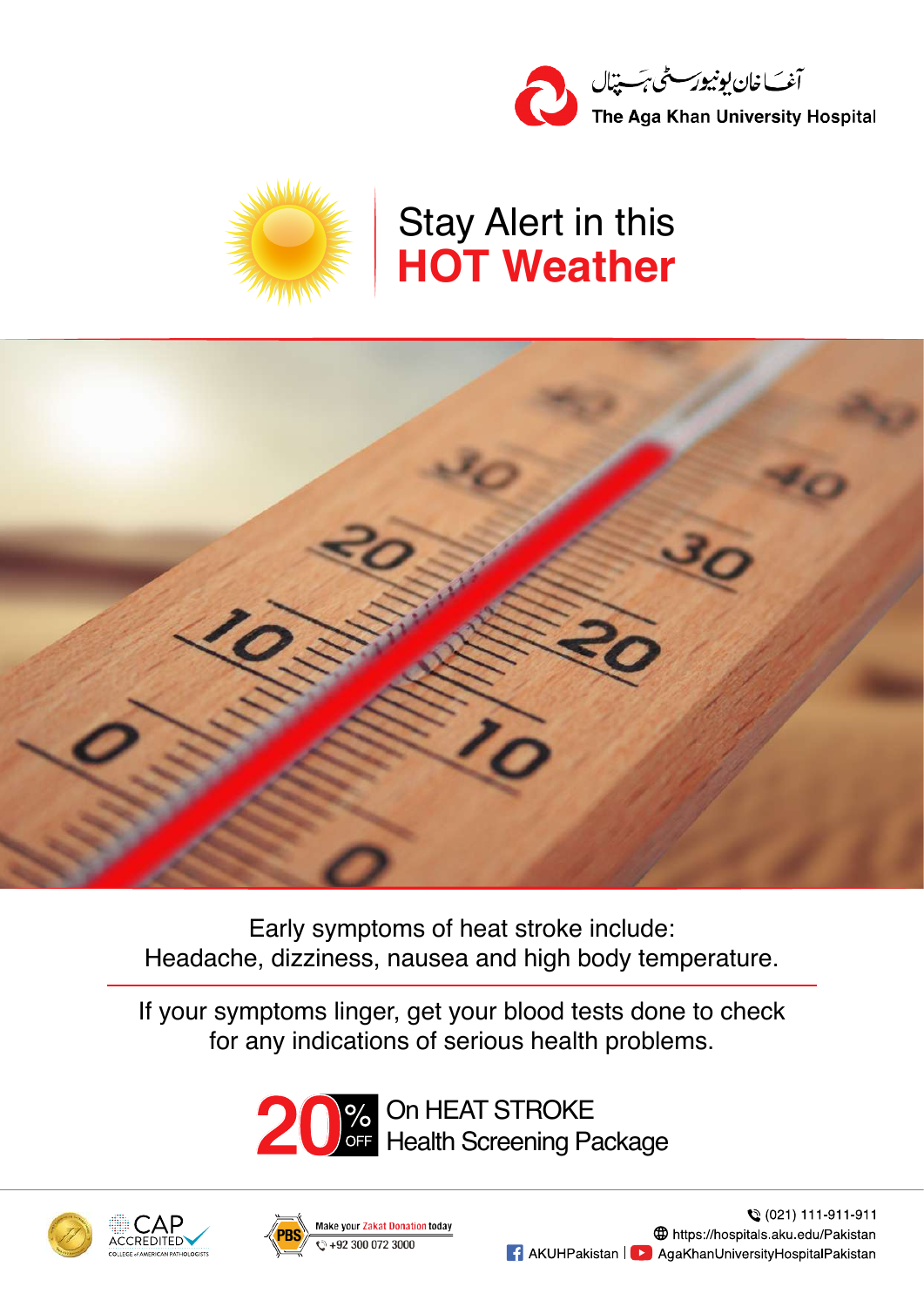



## **Health Screening Package**

- **·** Chloride
- **·** Troponin I
- **·** Potassium
- **·** Bicarbonate
- **·** Creatinine eGFR
- **·** Glucose Random
- **·** Prothrombin Time
- **·** Creatinine Kinase
- **·** C-Reactive Protein
- **·** Blood Urea Nitrogen
- Lactate Dehydrogenase
- **·** Serum Glutamic Pyruvic Transaminase (SGPT)/Alanine Aminotransferase (ALT)

Rs.12,000 Rs.15,000

## Free Home Lab Sample Collection Services Available.





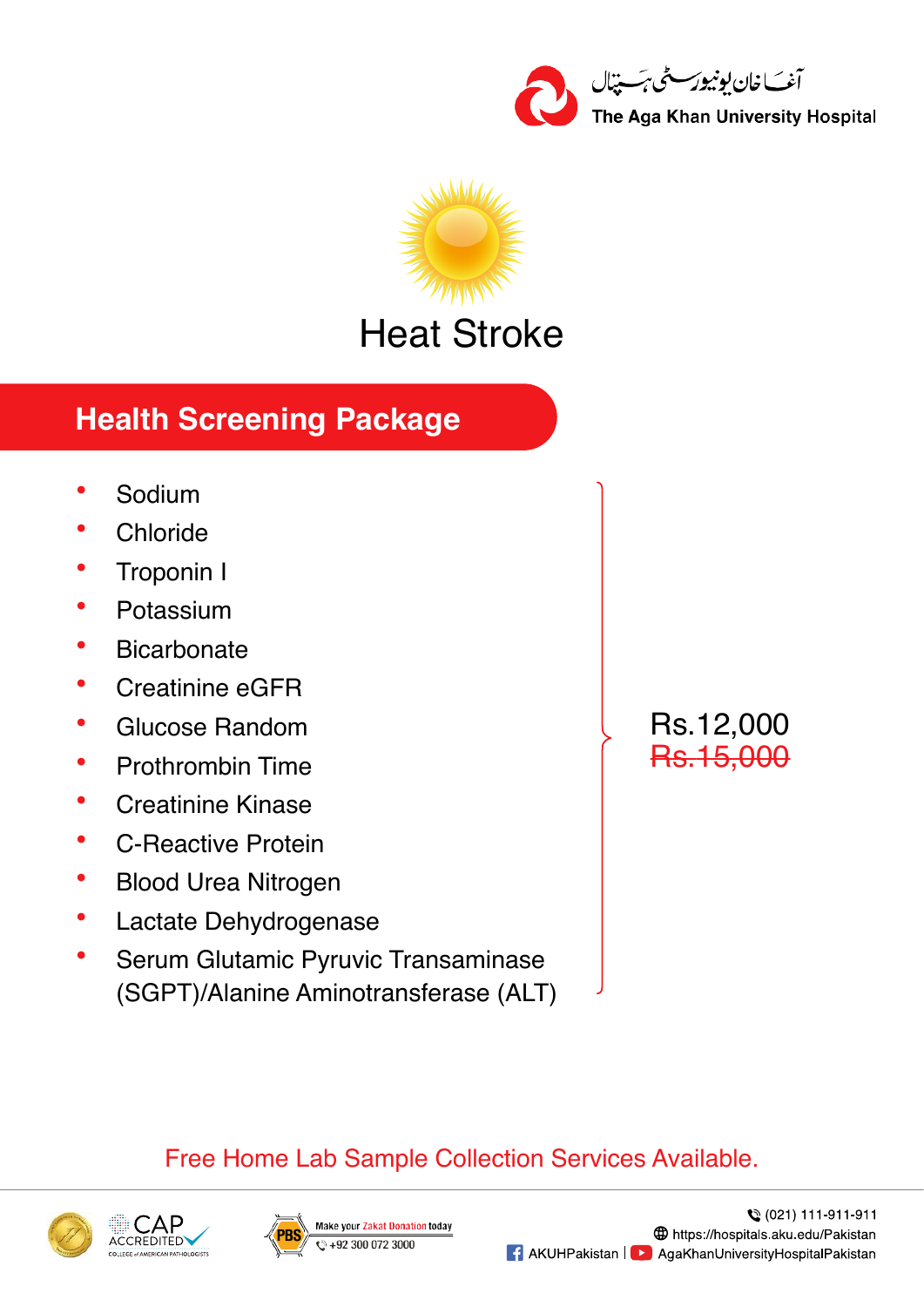